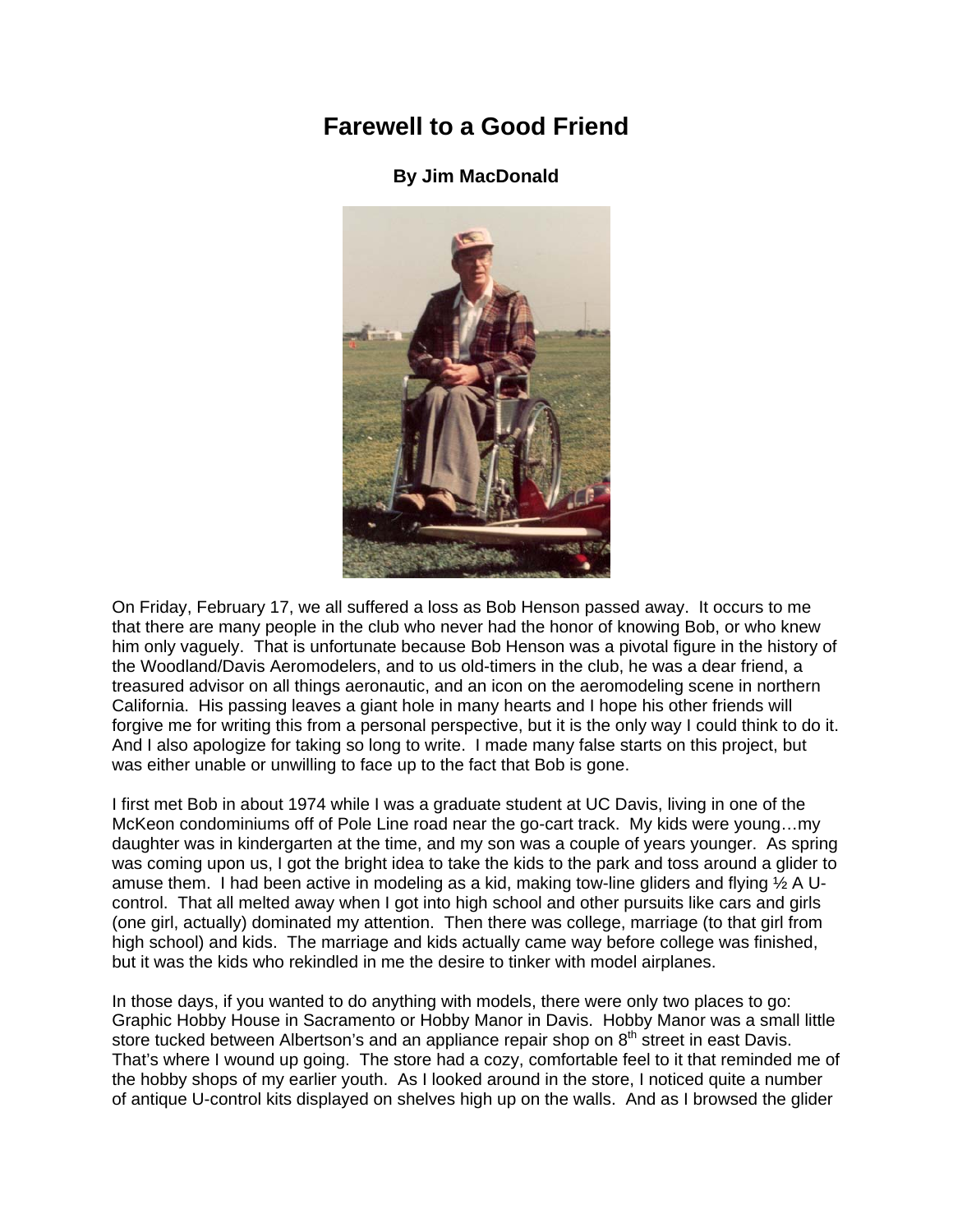and rubber-powered kits, a guy in a wheelchair approached me and asked if he could help me find something. I had no way of knowing at the time, but that was the beginning of a 32 year friendship.

I would make gliders and rubber-powered models, take the kids to the park, and as you might expect, the kids would break them. I'd go buy more, and increasingly elaborate types. I was getting hooked again. And the more trips I made to Hobby Manor, the more I got to know Bob and his wife Mavis. Mavis actually ran the store, which committed about half the space to craft supplies and half to model supplies. Bob worked for the state government in Sacramento and would only come to the store on Saturdays, state holidays and some evenings.

As I slowly rediscovered modeling, it shifted from something to amuse the kids and took over again as my own hobby. I got back into U-control models which grew way beyond the  $\frac{1}{2}$  A models of my youth. Bob introduced me to Gid Adkisson, who helped me learn the AMA stunt pattern and he got me started in WAM, the organization that sponsors most U-control contests in the region. Gid and I would go to WAM contests to compete in aerobatics and Bob and his old friend "Wild" Bill Barton would go compete in scale speed with models of Art Chester's "Goon" and others. Bill Barton and Bob had been friends since youth, and they had a lot of funny stories they would tell of their early adventures with models.

Around 1975, at Bob's urging, I joined the Davis Aeromodelers. It was a small club that was started by Bob and a few friends (Cy Jannke, Walt Price, Sam Bass, Ed Morgan and a guy named Joe who was the manager at Albertson's, are among the names that stick out). They had just recently acquired a flying site from the city of Davis...the old sewage treatment plant/city dump off Pole Line Road that had been abandoned when the Yolo County Landfill began operation. It was a simple dirt strip with a small wood and metal awning to provide a shaded pit. Those of us who were into U-control could not really use the field, so we continued to fly on some of the big sports fields on the UC Davis campus.

Somewhere around late 1976 I became intrigued with RC and wanted to try my hand at it. Bob recommended I get what he declared to be the best trainer on the market—an "H-Ray." Sam Bass taught me how to fly it and I went to Hobby Manor every Saturday afternoon to buy three or four new props to make up for the ones I broke earlier in the morning.

The club began to grow with a number of people joining from Woodland (Ken Hook and Doug Barton were the earliest ones I remember). We also put in a decomposed granite runway and started to plant grass. An oasis was blooming in the midst of a giant patch of bull-thistle. Bob and Mavis also expanded the store, taking over the space of the appliance repair shop next door. Hobby Manor was a great place to hang out on a Saturday morning. It became a social gathering point for modelers in the area, and Bob was the guru everyone came to see for advice on projects.

All this time, Bob and Mavis had been living in West Sacramento and commuting in to Davis to run the store. Then one day, in 1977 or '78, as Mavis was driving to Davis on the causeway, a big rig truck changed lanes suddenly in front of her and clipped the front of her car. She lost control, spun several times, and came to rest in the middle of the highway, perpendicular to the traffic. An on-coming car T-boned her little Ford Maverick. Amazingly, Mavis escaped with relatively minor injuries, but her car was totaled and Bob was badly shaken by the event. So much so, that they sold their house in West Sacramento and bought a house in Davis. I remember going over and helping him set up his workshop in the garage.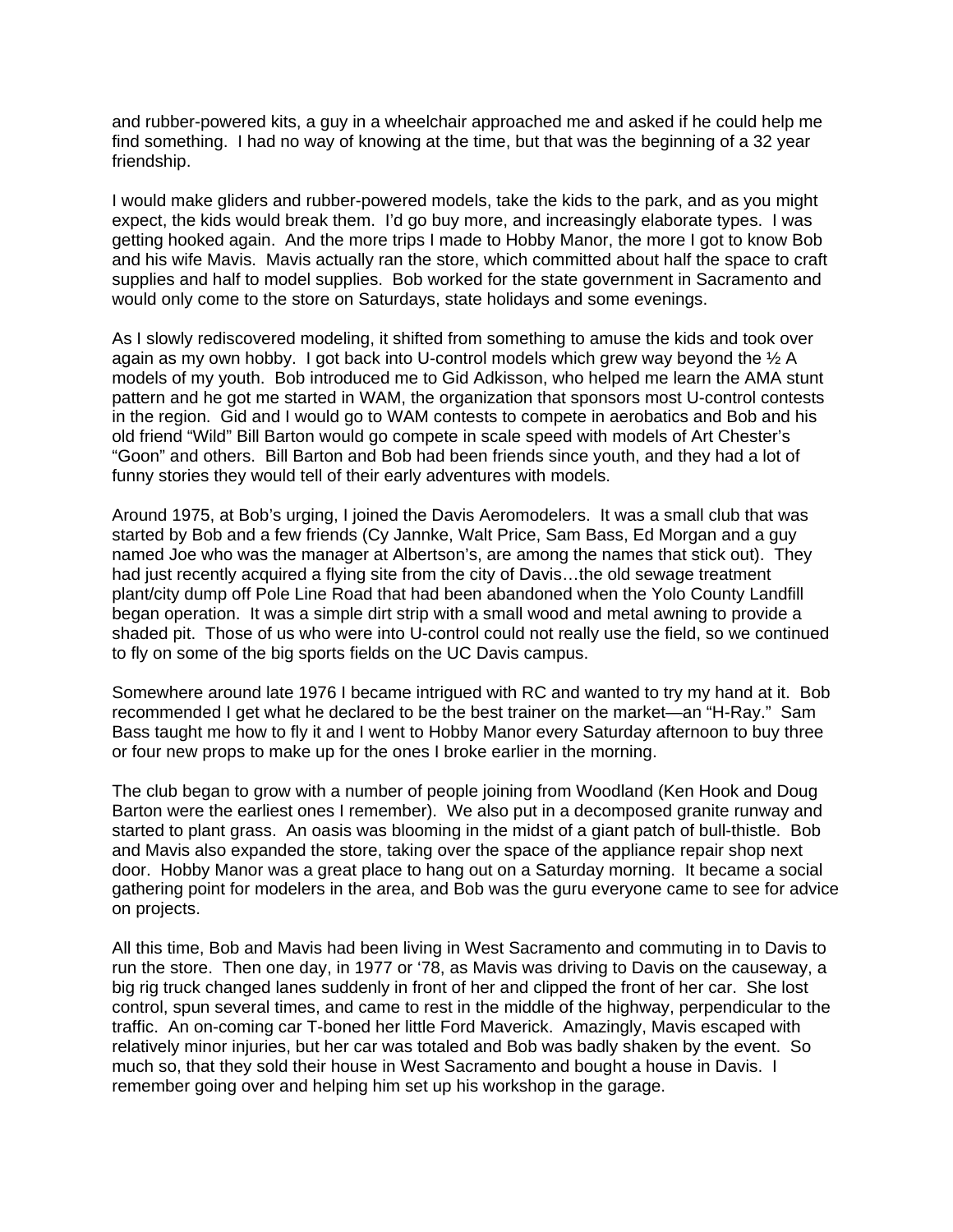As my R/C skills improved, I started moving (softly nudged by Bob) toward scale models. I was the apprentice and Bob the "master." I would build something and show it off proudly to Bob, who would proceed to critique it. I strove to do better. It was a cycle that greatly improved my building skills. Since he now lived in town, we would visit each other on weekends or in the evening. We would drag out airplane books, magazines, 3-views, and plans, and talk for hours. We would travel to local air shows and model contests together. One day, in the summer of 1980, as we drove home from a scale contest at Morgan Hill, we started talking about building a model of our own and competing in team scale. After browsing a lot of plans and possibilities, we finally settled on a 1930's civilian plane, the Culver Dart. Plans for a 1/6 scale model were available, and we sent away for them.

We started building the model some time in the fall of 1980, working on various parts of it at his house or at my house. I remember some time around January or February going by the store to get some glue. It was a Monday, and Mavis was complaining about not feeling well. She said that she and Bob had been out to dinner the night before, and she thought she had picked up a case of food poisoning. She was going to see the doctor the next morning. The next afternoon, there was no Mavis…it was Bob at the store. He was visibly disturbed and told me that the doctor said it was not food poisoning, and that he had sent Mavis to the hospital that same day. It turned out to be stomach cancer, and the doctors attempted to operate on her the following day. However, when they opened her up, they discovered it had already spread widely through her system. They just sewed her back up, and as soon as she recovered from the surgery, began a regimen of chemotherapy. This terrible turn of events hit Bob and everyone in the club very hard.

This was, of course, the end of Hobby Manor. Bob held a "going out of business" sale to get rid of the inventory. While he sold a lot of stuff, he could not sell it all before he had to vacate the store and there still was quite a lot of inventory left. I and some other members of the club went over to help him box up all the remaining merchandise, and move it to his and my garage for storage.

Bob and I continued to work on our little scale model. I think it provided Bob with a muchneeded diversion and sense of normalcy in his life at that time. We finished it toward the end of April, got two test flights on it, and took it out to a scale contest at Merwin Ranch in Clarksburg. We won first place in team scale, but the model was not very successful and that was the only contest we ever took it to. A little later, some time in July, Mavis passed away. Bob was devastated. He had her buried in her home town of Placerville, and quite a few club members were able to attend the funeral.

The following fall, Bob announced that he was going to donate all the left over inventory to the club, and that we could sell it and keep the profits for field enhancements. That led to a series of garage sales over the winter of 1982. I believe there were two held in my garage, and one in Ken Hook's garage. When all was said and done, we took in something like \$4-5,000, which was a small fortune for our club at that time. It turned out to be very fortuitous for us, because the City of Davis was beginning to talk about leasing our flying site and all the surrounding property to PG&E to experiment with solar power generation. We struggled against that decision, but by 1984 or so, it was clear that we were losing. The Woodland members of our club started talking to the City of Woodland about relocating to the old Woodland landfill site. This led to a political expediency…the renaming of our club from the "Davis Aeromodelers" to the "Woodland/Davis Aeromodelers." By 1985 we had a lease from the City of Woodland and were hard at work on the new field. The money we had from Hobby Manor was instrumental in getting it started. It was nothing fancy when we finished that initial construction…a runway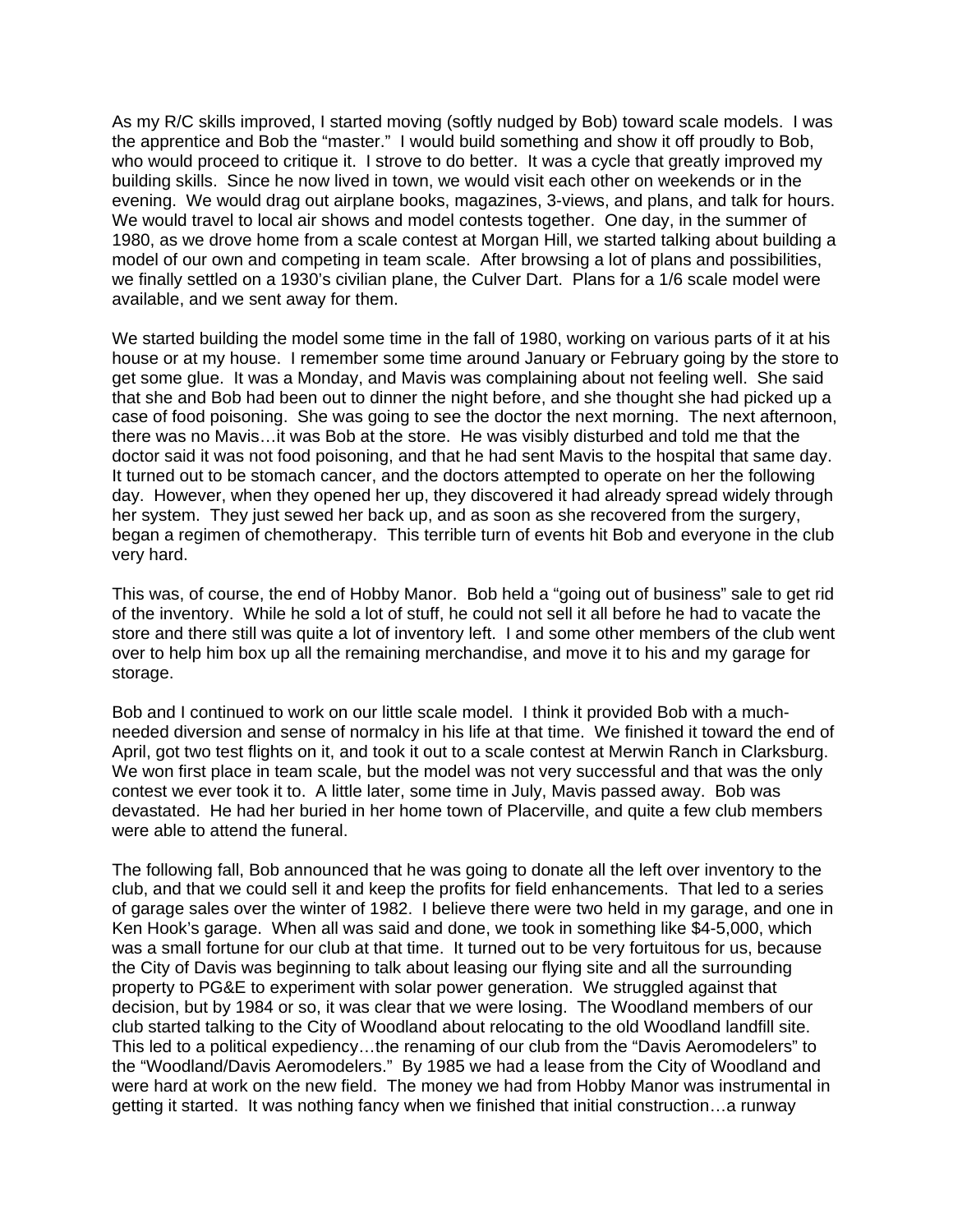surfaced with decomposed granite, a cantilevered shade structure designed by a UCD engineering student who was a member of the club, and fence posts and sod that we had moved from the old field. In 1986, we held a field dedication and presented Bob with a bronze plaque dedicating the field to the memory of Mavis. That plaque was later affixed to a boulder placed in front of the flagpoles.



And that my friends, is how our club got its name, and how our field got its name.

Bob and I continued to build models and travel to contests together all over the west coast. We generally traveled in separate vehicles. I drove my van in which I transported the models and gear, and Bob drove his car because it was more wheelchair-friendly. We had CB radios so we could still talk on those long drives up and down the valley. Around 1990 he started making noise about retiring and moving up to his old stomping grounds in the Jackson/Pine Grove area. I did not want to see him move so far away, because I enjoyed our ability to drop in on each other for visits. However, his mother and stepfather were in Pine Grove and getting elderly, and he wanted to be close. Besides, he was a country boy at heart and did not really like being in a suburban neighborhood. So he bought a piece of his parent's property and had a house built on it. He retired and moved up there sometime around 1992, as I recall. About the same time, professional pressures crowded in on me and I was less able to spend the time needed to build models that would be competitive at the Masters and Top Gun events. While we did not travel to distant contests anymore, we still got together on occasion at the flying field, or at airshows.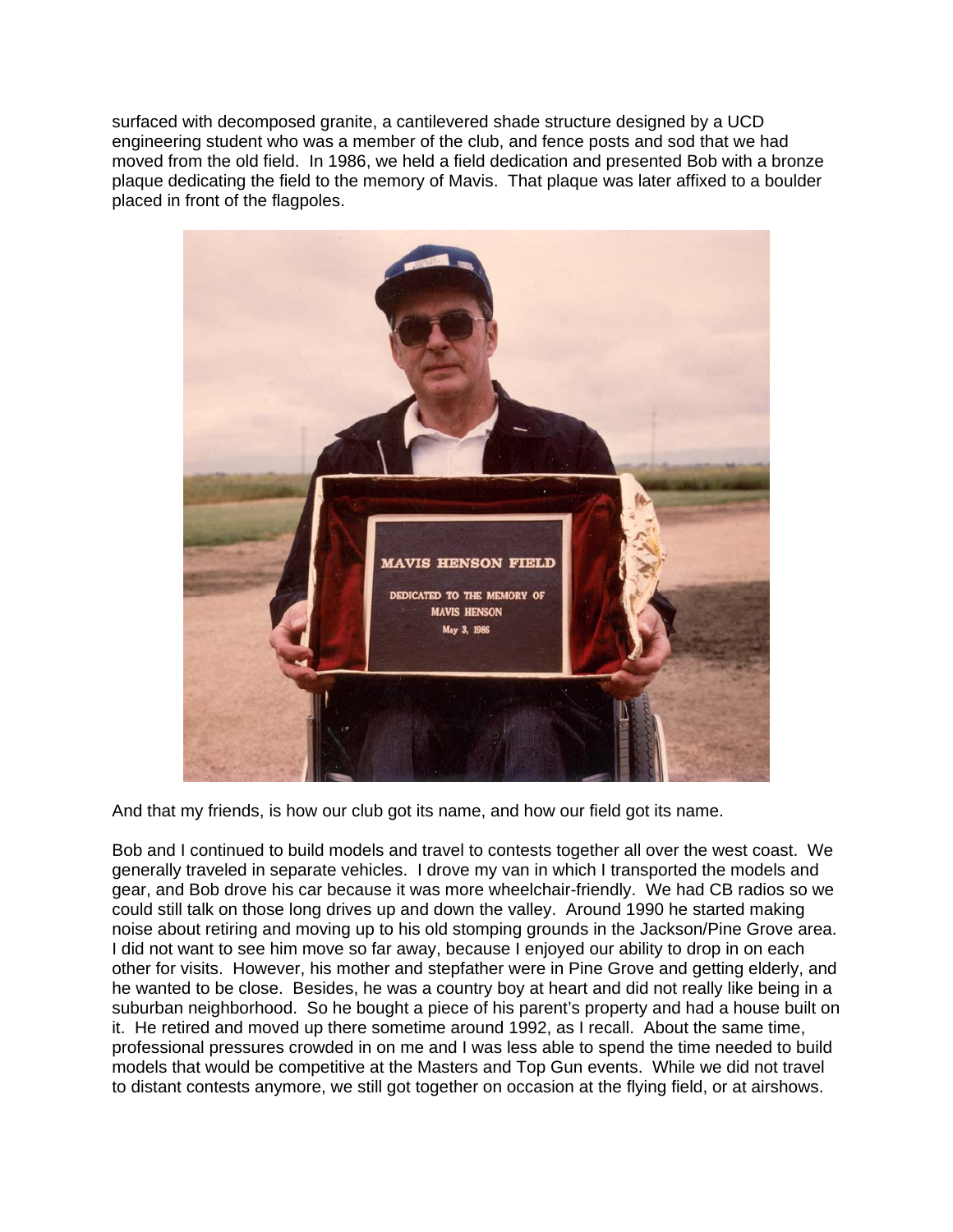And every now and then, my wife and I would make the trek up to Pine Grove to have lunch with Bob and pass time talking about airplanes and old times.

Bob was a very proud and private person. He never liked to receive visitors unless he was properly dressed and shaved. He would never eat food that he had to pick up with his fingers, because that was undignified. And he would never, EVER let anyone help him with his wheelchair. In all the years I knew him, there was only one time he allowed me to help push his chair up a steep incline. Even when the rotator cuff in his right shoulder was giving out, he would not let anyone help him put his chair into the back seat of his car. He was fiercely independent. And in our many travels, I became acutely aware of handicap access issues. It was not uncommon when we arrived at some contest site in Phoenix or Riverside, for me to check out the motel rooms before we registered to assure that he could get into and move around in the bathroom. I do quite a lot of traveling in relation to my work, and even to this day, when I check into some motel in Washington, D.C., Orlando, or wherever, and walk into the bathroom, I think to myself "Bob would [or would not] like this room."

Because of his private nature, and my natural reluctance to pry, there are many things I do not know about Bob. For example, in all the years I knew him, Bob never once spoke about the accident that put him in his wheelchair so I do not know the precise events. I do know that he was an engineer working for Northrop Aviation and that he was involved in the test program for the F-89 Scorpion. The F-89 was an airplane that had problems in its early flight tests, resulting the deaths of 2-3 test pilots. All I know for certain is that Bob was involved in some sort of accident in an F-89, and the result was a broken back. Bob never spoke about the accident, but years ago, he and I traveled to Phoenix to compete in the Scale Masters. We took a side trip down to the Pima Air Museum. As we wandered through the aisles of parked airplanes, we stumbled across an F-89. I'll never forget Bob pushing his chair through the gravel to get up alongside the dusty airframe. He reached out, placed his open palm against the fuselage, and broke down in tears. It was an airplane that changed his life.

Bob's private nature almost led to his death last October. He had not been feeling well, but also avoided going to the doctor. He really did not like doctors, and who could blame him after the long and tortuous recovery from his F-89 accident? As he got feeling worse and worse, he happened to mention it to his friend Bill Kosenski, who lived near him in Pine Grove. Bill went immediately to Bob's house, and essentially commanded that he go to the Jackson Hospital. When they got there, the doctors discovered that Bob had an aortal aneurism, and had him helicoptered to the UC Med Center for emergency surgery. The aneurism gave way as he was in the operating room, and they were able to repair the damage. Had he waited any longer, he would not have made it.

The surgery really took a lot of strength out of Bob, so he was transferred to a convalescent home in Jackson to recover. I went to visit him shortly after he got there, and was taken aback by how weak he looked. He could not sit up, and he was very worried about the lack of strength in his arms, which he relied upon for his mobility and independence. However, every time I visited him, he was visibly stronger than the last time, and his spirits improved. The last time I visited him, just before the Christmas holidays, it was like old times. John Eaton and Dave Reifer accompanied me, and Bob was very upbeat. We all sat around and looked through airplane books that Ed Morgan had loaned to Bob, and we swapped stories and lies about each other. Bob was talking about being discharged after the first of the year and he was anxious to get home.